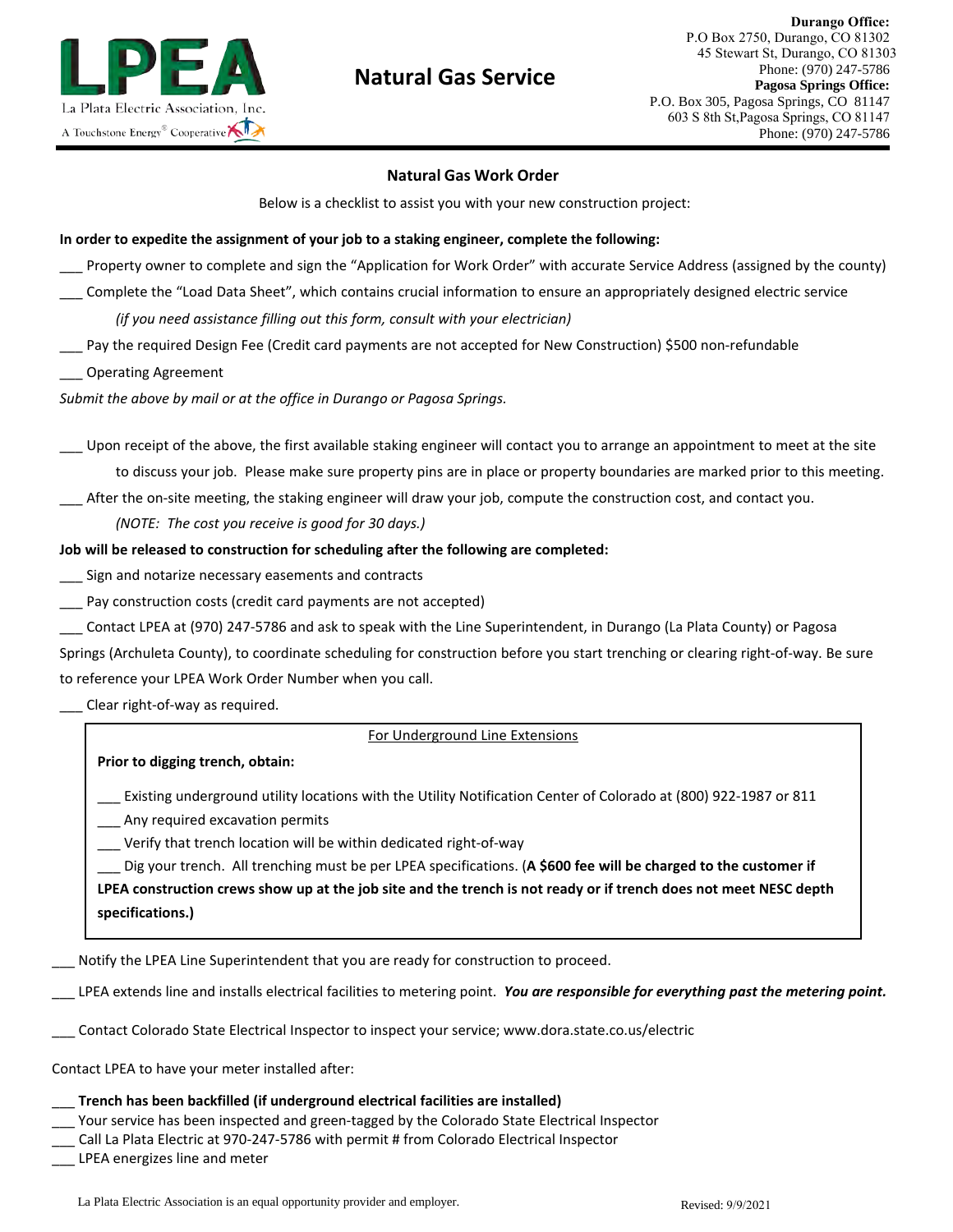# **LA PLATA ELECTRIC ASSOCIATION, INC.**

Application for Work Order

| Revised 3/17/2020                                                                                                                                                                                                              | <b>Natural Gas Industry</b>                                                                                                                                                                                                    |                                                                                                                                                                                                                                |
|--------------------------------------------------------------------------------------------------------------------------------------------------------------------------------------------------------------------------------|--------------------------------------------------------------------------------------------------------------------------------------------------------------------------------------------------------------------------------|--------------------------------------------------------------------------------------------------------------------------------------------------------------------------------------------------------------------------------|
| Company Name: The Company Name: The Company Name: The Company Name: The Company Name: The Company Name: The Company Name: The Company Name: The Company Name: The Company Name: The Company Of Company Of Company Of Company O | Authorizing Agent: Authorizing Agent:                                                                                                                                                                                          |                                                                                                                                                                                                                                |
|                                                                                                                                                                                                                                |                                                                                                                                                                                                                                |                                                                                                                                                                                                                                |
|                                                                                                                                                                                                                                |                                                                                                                                                                                                                                |                                                                                                                                                                                                                                |
|                                                                                                                                                                                                                                |                                                                                                                                                                                                                                |                                                                                                                                                                                                                                |
|                                                                                                                                                                                                                                |                                                                                                                                                                                                                                | Zip: the contract of the contract of the contract of the contract of the contract of the contract of the contract of the contract of the contract of the contract of the contract of the contract of the contract of the contr |
| Section: <b>Section</b>                                                                                                                                                                                                        |                                                                                                                                                                                                                                |                                                                                                                                                                                                                                |
| Yes No<br>Locked Gate:                                                                                                                                                                                                         | Notes: We have a state of the state of the state of the state of the state of the state of the state of the state of the state of the state of the state of the state of the state of the state of the state of the state of t |                                                                                                                                                                                                                                |
| Existing<br>Service is:<br>New                                                                                                                                                                                                 |                                                                                                                                                                                                                                |                                                                                                                                                                                                                                |
| Corporation<br>Partnership<br>Business is:                                                                                                                                                                                     |                                                                                                                                                                                                                                |                                                                                                                                                                                                                                |
| Applicant to provide easement (s)                                                                                                                                                                                              |                                                                                                                                                                                                                                |                                                                                                                                                                                                                                |
| Name of ROW Company: the company of the company of the company of the company of the company of the company of the company of the company of the company of the company of the company of the company of the company of the co |                                                                                                                                                                                                                                | Phone: the contract of the contract of the contract of the contract of the contract of the contract of the contract of the contract of the contract of the contract of the contract of the contract of the contract of the con |
|                                                                                                                                                                                                                                |                                                                                                                                                                                                                                |                                                                                                                                                                                                                                |
|                                                                                                                                                                                                                                |                                                                                                                                                                                                                                | 그는 그 그 그는 그 그 그는 그 그는 그 그 그 그 그 그 그는 그 그 그는 그 그는 그 그는 그 그는 그 그는 그 그는 그 그는 그 그는 그 그는 그 그는 그 그는 그 그는 그 그는 그 그는 그                                                                                                                 |

The undersigned (hereinafter called the "Applicant") hereby applies for and agrees to purchase electric energy from the La Plata Electric Association, Inc. (hereinafter called the "Association") upon the following terms and conditions:

- 1. The Applicant will comply with and be bound by the provisions of the Articles of Incorporation and Bylaws of the Association, and such rules, regulations, and policies as may periodically be adopted by the Board of Directors of the Association.
- The Applicant agrees, when electric service is available to these premises, to pay the monthly charge in accordance with the applicable rate schedule. Applicant understands and agrees that the Association's responsibility does not extend beyond the point of the Applicant's ownership of the Applicant's service wires with the exception of the electric meter or pre-pay metering and associated equipment.
- 3. The Applicant hereby agrees to support and assist the Association in obtaining the right, privilege and easement to construct, operate and maintain the necessary electric facilities together with full right of ingress and egress, as may be necessary to extend and maintain this service. If the Association must purchase or condemn right-of-way, it will do so at the sole expense of the Applicant. The Applicant agrees it shall be solely responsible for the Association's actual expenses for: the acquisition, purchase or condemnation of right-of-way; surveying; special archaeological or environmental studies and permitting; the expenses associated with the construction of roads and reclamation of land damage. The Applicant shall pay to the Association such estimate of costs prior to the Association's commencement of construction. No portion of such payment of expenses is refundable to the Applicant. Any necessary subsequent costs related to permitting and/or renewals or extensions of rights-of-way shall be borne solely by the Applicant, his/her/its heirs, successors or assigns.
- 4. The Applicant hereby also grants the Association the right to cut and trim trees and shrubbery to the extent necessary to keep them clear of the electric facilities. All boring and trenching provided by the Applicant for the installation of the underground system must be located within the dedicated easements and the Applicant hereby warrants that the location of all required boring and trenching provided by the Applicant so conforms. Any boring and trenching found now, or in the future, outside of the dedicated easement will be relocated within the dedicated easements, and all costs for the relocation will be the responsibility of the Applicant.
- 5. The Applicant agrees to meet standards set forth under the Institute of Electrical and Electronics Engineers (IEEE) standard "519-1992—Harmonic Voltage and Current Limits." In the event the Association finds the Applicant's service is not within compliance of these standards, the Association will require the Applicant to come into compliance within sixty (60) days after receiving written notice from the Association. If not in compliance after sixty (60) days, the Association will disconnect the Applicant's vice until such time as the Applicant can demonstrate compliance.
- 6. Upon mutual acceptance, this application for electric service shall constitute a valid binding agreement between Applicant and the Association and shall continue in force until canceled by the Applicant with at least a twenty-four hour notice. This agreement may be terminated by the Association for any reason authorized by the Association's Bylaws or for a material breach of this agreement, including failure of the Applicant to comply with the rules, regulations and bylaws of the Association. The Applicant will remain liable for all charges incurred for electric service herein until the Association is advised of a change in the service.
- 7. The Applicant agrees to pay a deposit with the Association, such service security deposit as is required by the rules and regulations of the Association. The Applicant hereby grants and Association takes a security interest in said deposit as collateral for service to be applied by the Association, upon any non-payment, termination of service, insolvency, or petition for bankruptcy by undersigned Applicant. The Association shall apply said deposit to bills due the Association and refund any unused portion of deposit upon termination of electric service to the Applicant.
- 8. If this agreement is for the installation of new service it should be noted that, if this agreement is cancelled subsequent to design and engineering, but prior to construction and connection of new electric service, the Applicant shall be held liable for all costs incurred by the Association in the performance of such activities. It should be further noted that, new electric service and temporary construction service under this agreement are available without actual connection for only one (1) year, thus Applicant should plan to have permanent wiring completed and must request actual connection within that year, or this agreement will terminate and Applicant shall pay the Association for any outstanding service charges arising from this agreement.
- The Association will schedule construction projects with the Applicant for a specific date upon request by the Applicant or their representative. Any cost overrun attributable to delays or changes caused by the Applicant or their representative will be the responsibility of the Applicant. If your trench will not be ready on the agreed date, you must notify the Association's construction supervisory personnel on or before 7a.m. of the agreed date. If the Association's construction crews show up and, for reasons attributable to a failure of the Applicant or their representative, cannot perform required construction, a \$600 fee will be charged to the Applicant.
- 10. Unless Applicant also signs the Disclaimer of Membership below, this Application shall constitute an application for membership in the Association. As a member of the Association, Applicant assumes no personal liability or responsibility for any debts or liabilities of the Association, and it is expressly understood that Applicant's private property cannot be attached for any such debts or liabilities of the Association. As a member of the Association, the Applicant agrees to comply with and be bound by the provisions of the Articles of Incorporation and Bylaws of the Association, as the same may periodically be lawfully amended. Each member of the Association, or in the case of a joint membership, the holders thereof jointly, or any one of them, but not all, shall be entitled to one (1) vote and no more upon each matter submitted to a vote of the Association's members.

\_\_\_\_\_\_\_\_\_\_\_\_\_\_\_\_\_\_\_\_\_\_\_\_\_\_\_\_\_\_\_\_\_\_\_\_\_\_\_\_\_\_\_\_\_\_\_\_\_\_\_\_\_\_\_\_\_\_\_\_ \_\_\_\_\_\_\_\_\_\_\_\_\_\_\_\_\_\_\_\_\_\_\_\_\_\_\_\_\_\_\_\_\_\_\_\_\_\_\_\_\_\_\_\_\_\_\_\_\_\_\_\_\_\_\_\_ Owner/Officer Applicant

**Applicant** 

#### **ROUND-UP AUTHORIZATION (OPTIONAL)**

Date:\_\_\_\_\_\_\_\_\_\_\_\_\_\_\_\_\_\_\_\_\_\_\_\_\_\_\_\_\_\_\_\_\_\_\_\_\_\_\_\_\_\_\_\_\_\_\_\_\_\_\_\_\_\_\_\_ \_\_\_\_\_\_\_\_\_\_\_\_\_\_\_\_\_\_\_\_\_\_\_\_\_\_\_\_\_\_\_\_\_\_\_\_\_\_\_\_\_\_\_\_\_\_\_\_\_\_\_\_\_\_\_\_

Yes, I wish to help our communities by rounding up my electric bill. The match of the Applicant Initials Letter

### **DISCLAIMER OF MEMBERSHIP (OPTIONAL)**

The undersigned hereby chooses **not** to become a member of La Plata Electric Association, Inc. As a customer of the Association, the Applicant agrees to comply with and be bound by the provisions of the Articles of Incorporation and Bylaws, as the same may periodically be lawfully amended.

\_\_\_\_\_\_\_\_\_\_\_\_\_\_\_\_\_\_\_\_\_\_\_\_\_\_\_\_\_\_\_\_\_\_\_\_\_\_\_\_\_\_\_\_\_\_\_\_\_\_\_\_\_\_\_\_\_\_\_\_ Date:\_\_\_\_\_\_\_\_\_\_\_\_\_\_\_\_\_\_\_\_\_\_\_\_\_\_\_\_\_\_\_\_\_\_\_\_\_\_\_\_\_\_\_\_\_\_\_\_\_\_\_\_ NOT APPLICABLE (EXISTING MEMBER)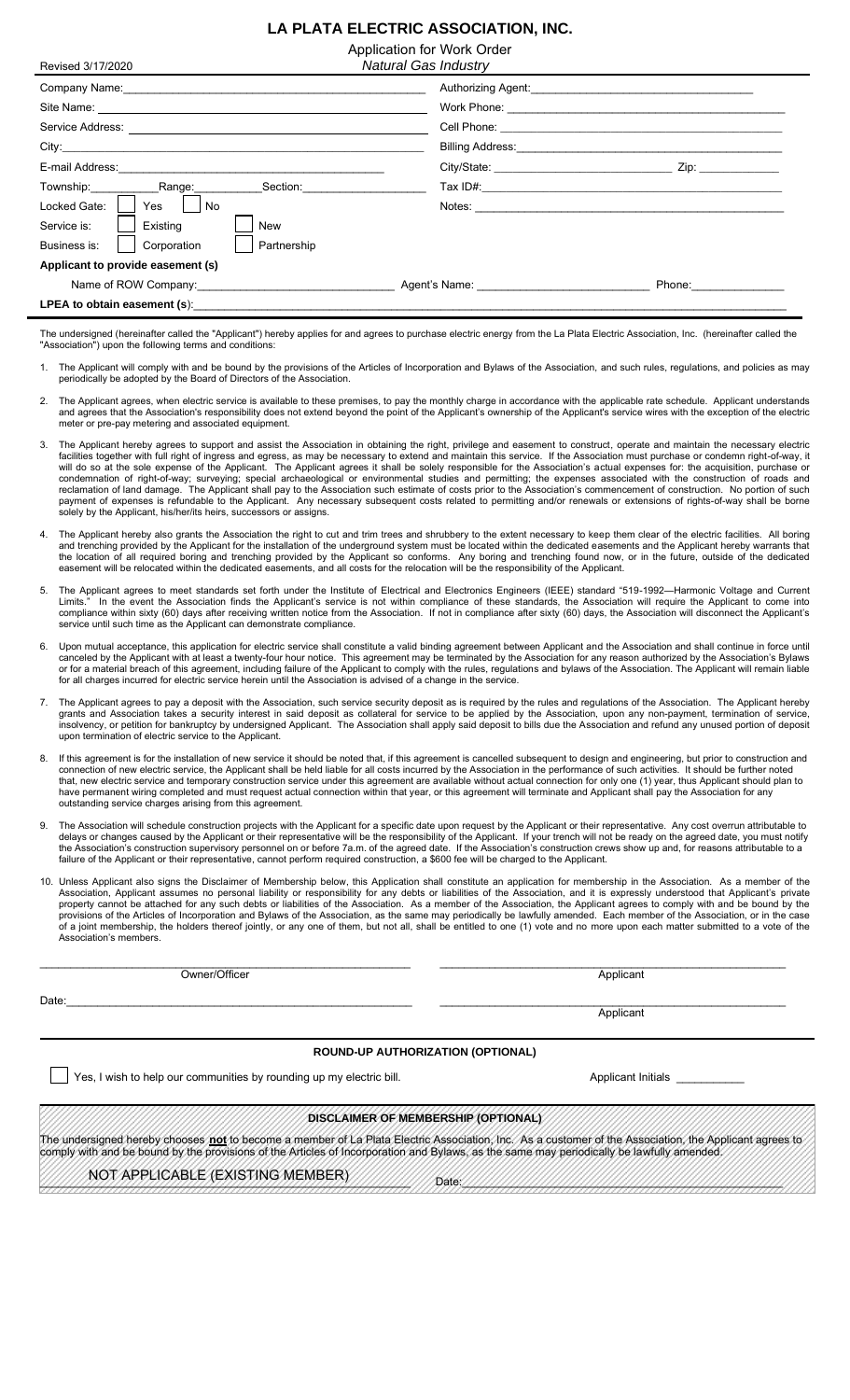

# **Natural Gas Industry Load Data Sheet**

|                              | Property Owner: |
|------------------------------|-----------------|
| Service Address              | $Cell$ #:       |
| Name of Site                 | Work $\#$ :     |
|                              |                 |
|                              |                 |
|                              |                 |
| <b>Electrical Contractor</b> | Phone:          |
| Electrician (print name)     | Phone:          |

# **PROCEDURE FOR PROCESSING SERVICE REQUESTS**

The following procedure has been established as the most efficient means to provide electric service in an orderly manner without delay. This procedure works best when all parties cooperate to provide accurate, complete, and timely data.

- 1. It is the responsibility of the Gas Utility Company or its Electrical Contractor to submit a completed Load Data Sheet to LPEA's Engineering Department for the proposed site. The request must provide sufficient lead-time for engineering, determination of charges and construction.
- 2. The Gas Utility Company or Electrical Contractor must include with all requests for service all information pertaining to **SECTION A** and
- **SECTION B** of this Load Data Sheet. Final service and meter location(s) shall be determined by LPEA's Engineering Department.
- 3. **Additional Charges:** LPEA designs to the specific information of this form. Significant changes may result in additional charges. Charges may include, but not be limited to, additional engineering, equipment or conductor change-out and incurred labor.

# **ON-SITE GENERATION**

|                      |      | <b>Total Proposed Generation</b>                   | kW       |
|----------------------|------|----------------------------------------------------|----------|
|                      |      | <b>ELECTRIC LOAD INFORMATION</b> (Required Fields) |          |
|                      |      | All services must meet IEEE 519 requirements       |          |
| Main Disconnect Size | Amps | Volts                                              | Phase(s) |

## **SECTION A: Motor Load Data**

|      |                       |             |    | NEMA Code |     |             | <b>NEMA Code</b> |  |
|------|-----------------------|-------------|----|-----------|-----|-------------|------------------|--|
| 1 PH | (a)                   | HP x (.746) | kW | PH        | (a) | HP x (.746) | kW               |  |
| 1 PH | (a)                   | HP x (.746) | kW | PH        | (a) | HPx(.746)   | kW               |  |
| 1 PH | (a)                   | HP x (.746) | kW | PH        | (a  | HP x (.746) | kW               |  |
|      | Describe other loads: |             |    |           |     |             | kW               |  |

Total Connected Load **\_\_\_\_\_\_\_\_\_\_\_** kW

**NOTE:** 1 phase motors over 10hp and 3 phase motors over 30hp may require assisted start and will be subject to engineering review for voltage flicker compliance. If Applicable fill out **SECTION B .**

### **SECTION B: Proposed Assisted Start Method (Fill out for each motor over assisted start limits above or if speed control is desired on motors)**

| <b>Motor Size</b><br>VFD*<br>Soft Start<br>Phase Converter<br>Other (Specify)<br>*If VFD select style<br>6 pulse<br>12 pulse<br>24 pulse<br>Other (Specify) | hp<br>$\begin{tabular}{ c c c c } \hline \quad \quad & \quad \quad & \quad \quad \\ \hline \quad \quad & \quad \quad & \quad \quad \\ \hline \quad \quad & \quad \quad & \quad \quad \\ \hline \quad \quad & \quad \quad & \quad \quad \\ \hline \end{tabular}$ | phase | <b>Motor Size</b><br>VFD*<br>Soft Start<br><b>Phase Converter</b><br>Other (Specify)<br>*If VFD select style<br>6 pulse<br>12 pulse<br>24 pulse<br>Other (Specify) | hp<br>$\begin{tabular}{ c c c c } \hline \quad \quad & \quad \quad & \quad \quad \\ \hline \quad \quad & \quad \quad & \quad \quad \\ \hline \quad \quad & \quad \quad & \quad \quad \\ \hline \quad \quad & \quad \quad & \quad \quad \\ \hline \end{tabular}$<br><b>Contractor</b>        | phase |  |
|-------------------------------------------------------------------------------------------------------------------------------------------------------------|-----------------------------------------------------------------------------------------------------------------------------------------------------------------------------------------------------------------------------------------------------------------|-------|--------------------------------------------------------------------------------------------------------------------------------------------------------------------|---------------------------------------------------------------------------------------------------------------------------------------------------------------------------------------------------------------------------------------------------------------------------------------------|-------|--|
| <b>Motor Size</b><br>VFD*<br>Soft Start<br>Phase Converter<br>Other (Specify)<br>*If VFD select style<br>6 pulse<br>12 pulse<br>24 pulse<br>Other (Specify) | hp<br><b>Contract Contract</b><br><u> Liberatura de la pro</u>                                                                                                                                                                                                  | phase | <b>Motor Size</b><br>$VFD*$<br>Soft Start<br>Phase Converter<br>Other (Specify)<br>*If VFD select style<br>6 pulse<br>12 pulse<br>24 pulse<br>Other (Specify       | hp<br>$\begin{tabular}{ c c c } \hline \quad \quad & \quad \quad & \quad \quad \\ \hline \quad \quad & \quad \quad & \quad \quad \\ \hline \quad \quad & \quad \quad & \quad \quad \\ \hline \quad \quad & \quad \quad & \quad \quad \\ \hline \end{tabular}$<br>$\sim$ 100 $\mu$ m $^{-1}$ | phase |  |
| Electrician or                                                                                                                                              |                                                                                                                                                                                                                                                                 |       |                                                                                                                                                                    |                                                                                                                                                                                                                                                                                             |       |  |
| Customer Signature:                                                                                                                                         |                                                                                                                                                                                                                                                                 |       | Print Name:                                                                                                                                                        |                                                                                                                                                                                                                                                                                             | Date: |  |
| LPEA Staff Engineer Approval:                                                                                                                               |                                                                                                                                                                                                                                                                 |       |                                                                                                                                                                    |                                                                                                                                                                                                                                                                                             | Date: |  |

# **All fields of this form must be completed. If areas are left blank the form will be returned for the additional information. If you need assistance filling out this form, consult with your electrician.**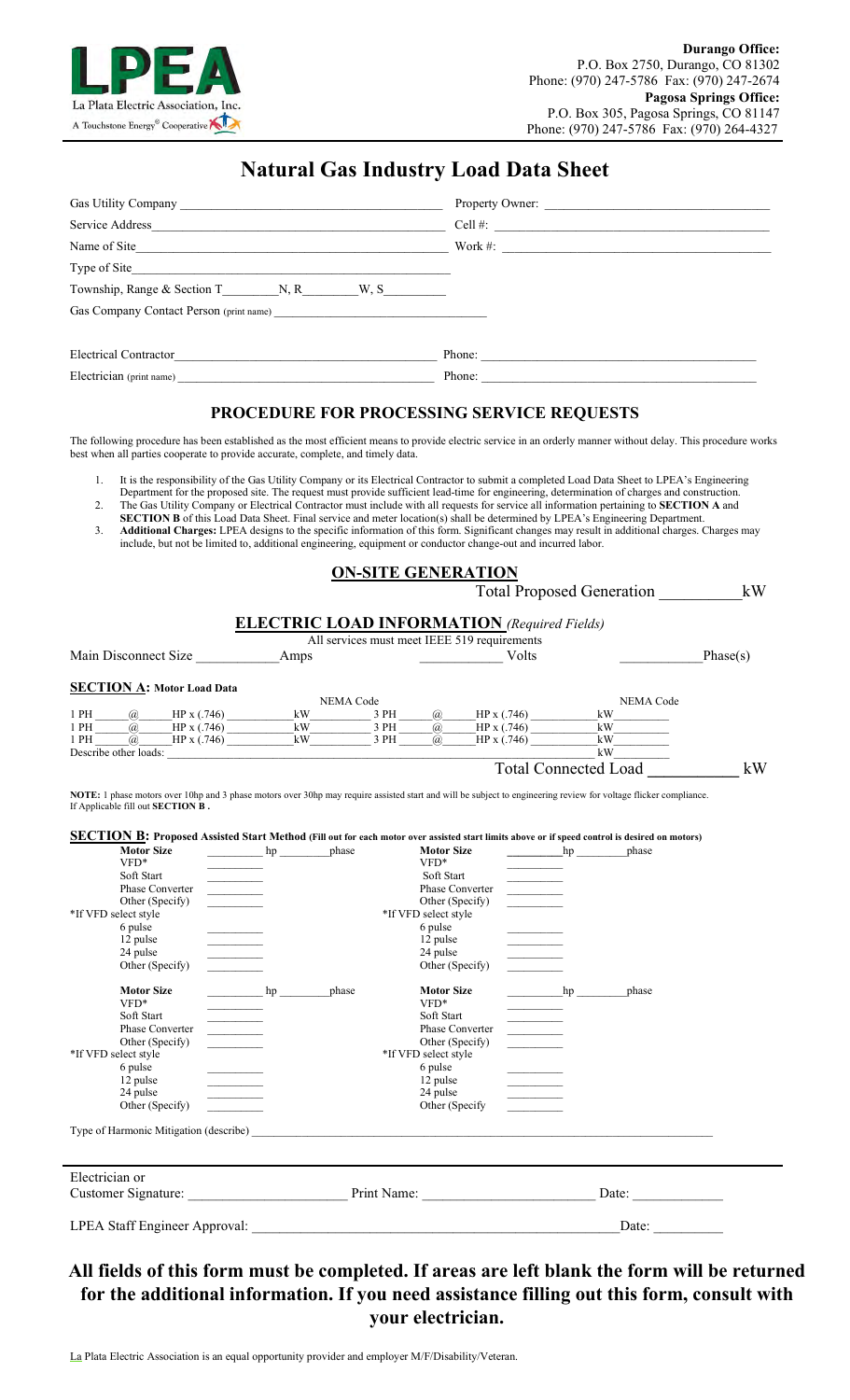

| NO. DATE | <b>REVISIONS</b> | APP'D |                                      | <b>DRAWN</b><br><b>JDD</b> |              | UG TRENCH AND                 |
|----------|------------------|-------|--------------------------------------|----------------------------|--------------|-------------------------------|
|          |                  |       |                                      | CHECKED                    |              | <b>BEDDING SPECIFICATIONS</b> |
|          |                  |       | La Plata Electric Association, Inc.  | <b>APPROVED</b>            |              |                               |
|          |                  |       | A Touchstone Energy Cooperative      | DATE<br>06/26/08           |              | PRIMARY                       |
|          |                  |       | PO Box 2750<br>Durango CO 81302-2750 |                            | <b>SCALE</b> | DRAWING NUMBER                |
|          |                  |       | COLORADO 32 LaPLATA                  | FILE NAME<br>SPEC1.dwg     | <b>NONE</b>  | SPEC <sub>1</sub>             |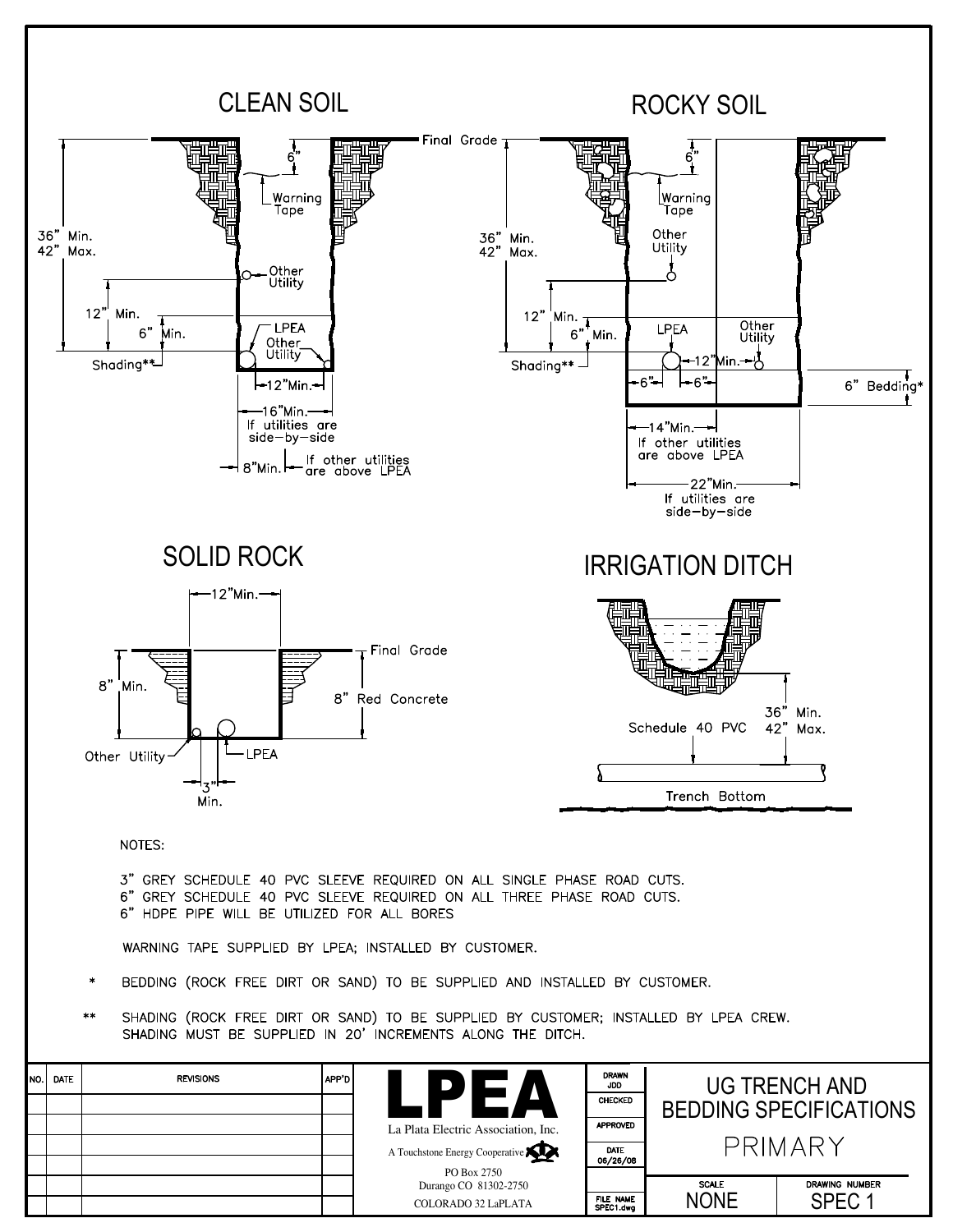